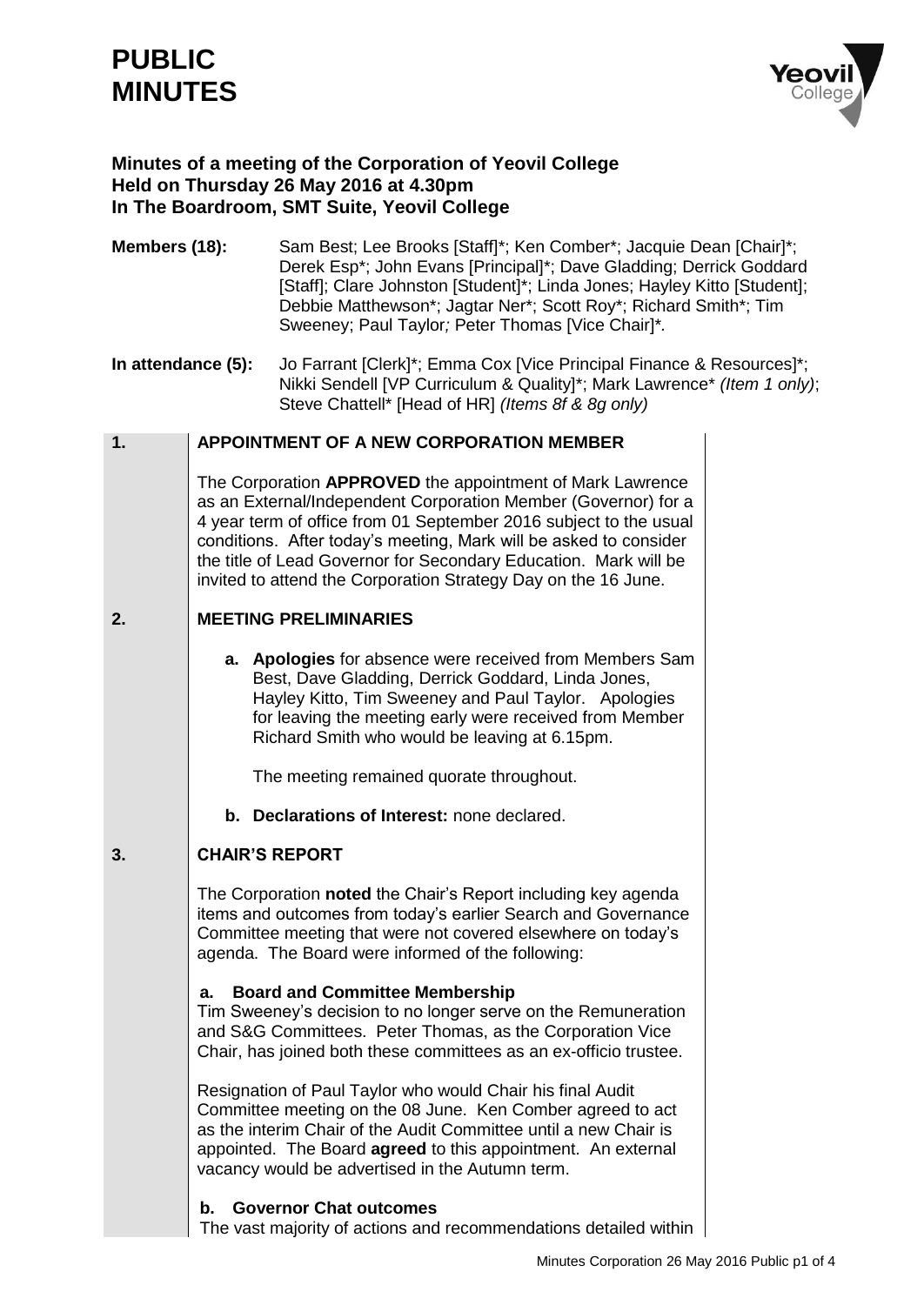the synopsis report had already been completed. The Chair reported that the annual self-assessment and skills questionnaire will remain unchanged but the process will be made easier by the Clerk pre-populating each individuals form with last year's answers.

The Chair then updated the Board on matters concerning:

# **c. Informal Finance Group Meeting 28 April 2016**

The Board had been issued with a copy of the informal notes that had been taken at the meeting by the Clerk and would be kept on file as an aide memoire. The Board had already been verbally updated on the key outcomes of the finance meeting at its last Board meeting in April.

# **d. SFA meeting (No.6) 12 May 2016**

The Chair reported that this meeting had been attended by the Principal, Vice Principal Finance & Resources, Chair of the Corporation, Lead Governor Finance and the Clerk. There were no significant matters that needed to be raised to the Board During the meeting, the SFA reviewed the Operating Plan, cash flow, KPIs. The next meeting takes place on Tuesday 07 June 2016.

#### **4. MINUTES OF CORPORATION MEETINGS**

The Corporation **APPROVED** the following minutes as a correct record and for website publication:

**a.** 28 April 2016 Public

The minutes were signed by the Chair.

#### **5. MATTERS ARISING**

The action and query sheet was reviewed, updated and **noted**. Actions were either complete, included elsewhere on today's agenda or appropriately being tracked and carried forward.

*Confidential Minutes were recorded separately.*

#### **6. FINANCIAL UPDATE**

The Corporation then **noted** the following financial reports which were presented by the Principal and Vice Principal Finance and Resources:

- Operating Statement including the actions from the Recovery Plan with particular focus on any red rag rated items and developments
- April 2016 Management Accounts
- $KPI's$

*Confidential Minutes were recorded separately.*

#### **7. PRINCIPAL'S REPORT**

The Corporation **noted** the Principal's comprehensive report. On this occasion there was particular emphasis upon: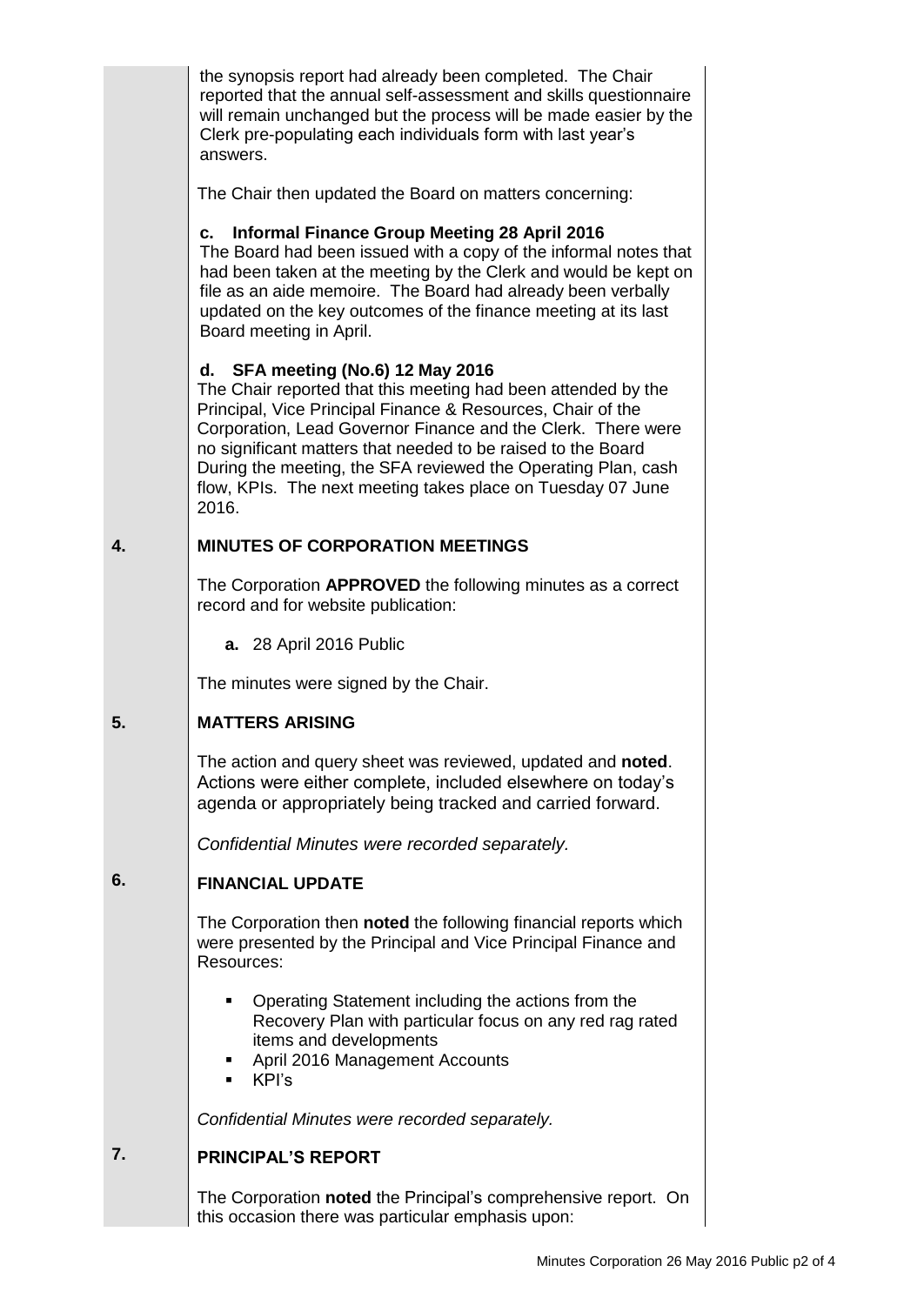- **a.** Schools update
- **b.** Devolution update
- **c.** Work Based Learning (WBL) Employer Logo
- **d.** Somerset Principal Meeting
- **e.** Higher Education Review (HER) update
- **f.** Matrix Review

*Confidential Minutes were recorded separately.*

## **8. LEGAL, POLICY AND REGULATORY MATTERS**

### **Based on the recommendations from the Search and Governance Committee, the Corporation APRROVED:**

- **a.** the re-appointment of Dave Gladding as an Independent Corporation Member (Governor) for a further 2 or 4 year term of office effective from 09 July 2016. The exact number of years will be determined by a discussion with Dave after today's meeting.
- **b.** the re-appointment of Paul Clowes as a Co-Opted Member of the Audit Committee for a further 4 year period effective from 01 August 2016.

# **Other Items**

# **c. Policies and Delegation**

The Corporation **noted** the annual Policies monitoring information and **APPROVED** the delegation and associated arrangements as set out in the paper.

### **d. Sustainability Policy**

The Corporation **APPROVED** the new Sustainability Policy and agreed to the recommendation to delegate future approvals of this policy to SMT.

### **e. Equality and Diversity Policy**

The Corporation **APPROVED** the Equality and Diversity Policy.

### **f. Shared Parental Leave Policy & Procedure**

The Corporation **APPROVED** the new Shared Parental Leave Policy and Procedure and **agreed** to the recommendation to delegate future approvals of this policy to SMT.

**g. Local Government Pension Scheme Discretions Policy** The Corporation **APPROVED** the new LGPS Discretions Policy and **agreed** to the recommendation to delegate future approvals of this policy to SMT.

### **h. Safeguarding and Equality & Diversity**

The Corporation **noted** a verbal update on Safeguarding and E&D presented by the Vice Principal Curriculum and Quality. Particular points noted were:

- 55 safeguarding incidents reported.
- Mandatory safeguarding training to be given to all staff and Governors in the very near future.